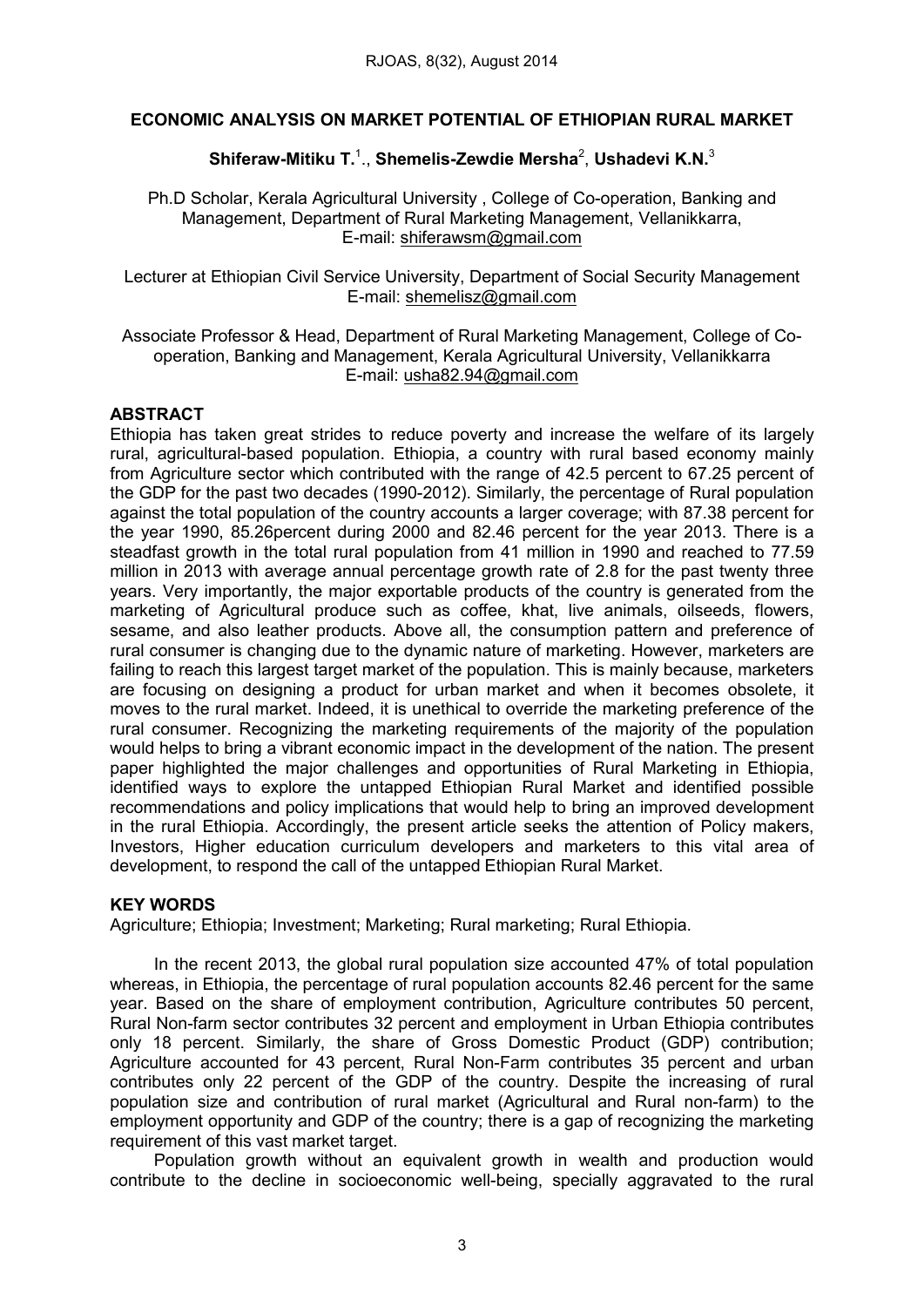poverty and social inequality. In this regard, Ethiopia has taken remarkable steps on the level of socioeconomic development toward market-based reforms, such as trade regulation, privatization and an agricultural development-led industrialization. Despite measures taken to improve socioeconomic development of the nation, the approach was not very successful in increasing industrial output and food productivity. Therefore, the government introduced during the year 2010 a five-year Growth and Transformation Plan (GTP) aimed at building large road and railway systems and several new mega-dams for energy production and export so as to change the existing economic. From 2010 to 2013, GDP growth attained remarkable rates of 7% to 9% per year, at the same time inflation rates rose rapidly and trade imbalances and foreign debts accrued.

The construction of rural universities has continued, adding 13 new universities in addition to the existing 22 universities. However, construction of rural universities without a programme which is taking care of the marketing requirement of the majority of the population (82.46%), rural consumer, attaining development can be a greater challenge. An effective safeguard against the development and transformation of rural economy through equipping professionals in a system that gears towards Rural Consumer (Rural market) is necessary.

According to the World Bank (2014), report on Agriculture and Rural Development, about 70 percent of the world's poor that live in rural areas, agriculture is the main source of income and employment. But depletion and degradation of land and water pose serious challenges to producing enough food and other agricultural products to sustain livelihoods of the rural populations and at the same time to meet the needs of urban populations from the rural based product. This indicates that the marketing requirement of urban market is dependent with rural market and a healthy and ethical marketing practice can happen when these two targets are moving in condition.

The effort taken by the government of Ethiopia to alleviate rural poverty and challenges of rural consumer is undeniable. However, despite the effort taken by the government to smooth the rural economy, there are areas where revisiting of marketing strategies for rural segment is required.

### OBJECTIVES OF STUDY

Having the above challenges and existing problems in to account, the objectives of the present article are: to highlight the major challenges and opportunities of Rural Marketing in Ethiopia; to identify ways to explore the potential of the untapped Ethiopian Rural Market; to identify possible recommendations and policy implications to bring visible change in the rural Ethiopia.

### CHALLENGES AND OPPORTUNITIES OF ETHIOPIAN RURAL MARKET

To the recent 2013, Ethiopia numbered among the world's least-developed countries, despite improvements in agriculture and services. The country is ranked 173 out of 186 countries on the Human Development Index (HDI, 2012). In 2011 and 2012, economic growth was substantial (7.3% in 2011) which has led to continued high GDP growth and advances in health and education coverage; substantial infrastructure projects grew in intensity. The government has embarked on a robust expansion of basic health services in rural areas. Life expectancy rose from 45.7 years in the year 2001 to 58.7 years during 2010. In general, living conditions improved slightly in health and education. However, the living conditions of the people, including the middle classes, have deteriorated mainly due to an extraordinary increase in the inflation rate from 8.1% in 2010 to 33.2% in 2011; with food inflation reaching 46%, the highest rate in Africa.

According the State of Midwifery 2011, the country has one of the highest levels of unmet need for contraception in Africa and only 6 percent of births are attended by a skilled health worker. Maternal mortality has been steadily declining since 1990, but remains high.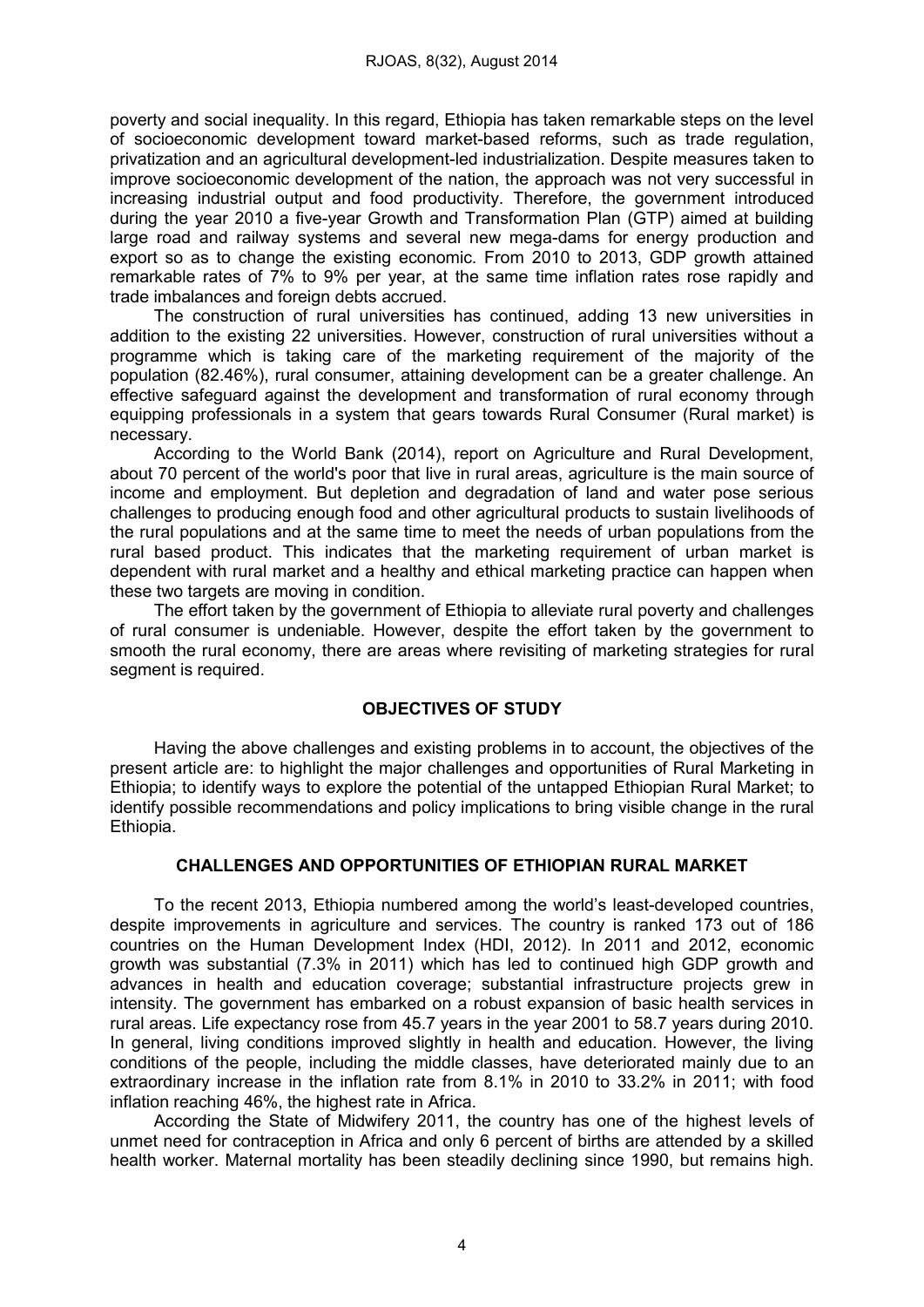The lack of functioning health care facilities is severe, particularly in rural and isolated communities.

According to Oxfam (2012), only 18 percent of Ethiopian women are literate, compared to 42 percent of men. However, gender gaps in literacy are decreasing among the younger population. Urban/ rural differences are important for literacy rates approximately only 10 percent of rural women are literate, as against 60 percent of urban women. According to the 2011 Ethiopian Health and Demographics Survey, 52 percent of women and 38 percent of men have almost no education in their educational demographic profile. Urban women are far less likely to have no education (28%) than rural women (58%) and also further noted that, poverty is an important factor in educational attainment.

Ethiopia is endowed with a wide range of favourable agro-ecological zones and diversified resources that would enable to grow all types of Agricultural product like Food Crops, oil Crops, Beverage Crops, Horticulture, Cotton, Forestry and Apiculture, and Fishery as well as mining. However, the country remained heavily dependent on the performance of its dominant agricultural sector; covering 43% of the GDP, mainly in the production and marketing of coffee, khat, leather products, live animals, oilseeds. For the year 2012, the main Export partners of the country include China 13%, Germany 10.8%, US 7.9%, Saudi Arabia 7.8% and Belgium 7.7 percent.

According fDiIntelligence (2011), Ethiopia is one, among the top ten best overall ranked African countries in FDI attraction on the basis of Infrastructure, Economic potential, Business Friendliness, quality of life, FDI strategy, Human resource and best Effectiveness.

From the massive Foreign Direct Investment (FDI) flow to Ethiopia from 1992-2005, Agriculture particularly in cash crops farming and mixed food accounted 14.06% (5373.57 million Birr<sup>1</sup>) and 9.61% (3671.8 million Birr) respectively (EIA, 2012).

The country also has potentially irrigable land which is estimated at 10 million hectares and is the largest livestock population in Africa. However, there are, investment opportunities which are potentially attractive for modern commercial livestock breeding, production and processing of meat, milk and eggs.

Regarding fishery, the country's fresh water bodies have an estimated annual fish production capacity of 30,000-40,000 tons, of which less than ten percent is presently being exploited. This indicates Ethiopia seeks investors' attention with modern fisheries technologies so as to cover the demand of fish in the local and international market. Therefore, these all creates considerable opportunities for investors. According to Ethiopian Investment Authority (2005), the distribution of FDI flows to Ethiopia by sector from July 1992 to July 2005 the primary sector accounts 27.73 % of the total FDI flow to the country having 259 projects with a capital of 10599.17 million Birr and of which, fishing accounts only 0.03% having only one project in number with a capital of 12.57 million Birr.

Additionally, Ethiopia is also a good destination for mining of natural resources. Ethiopia offers excellent opportunities for mineral prospecting and development. According to the Ethiopian Ministry of Mines and Energy, "Ethiopia's green stone belts offer one of the finest areas for gold mineralization anywhere in the world," and already more than 500 metric tons of gold deposits have been identified by Government exploration efforts. Additional gold reserves are expected to be identified in at least seven regions of the country. In addition to gold, Ethiopia is blessed with good deposits of tantalum, platinum, nickel, potash and soda ash and also construction and industrial minerals like marble, granite, limestone, clay, gypsum, gemstone, iron ore, coal, copper, silica, diatomite, bentonite, etc. With regard to fossil energy resources, there are significant opportunities for oil and natural gas in the four major sedimentary basins, namely the Ogaden, the Gambella, the Blue Nile and the Southern Rift Valley region of the country (EIA, 2005). However, according to Ethiopian Investment agency from July1992 to July 20005 from the total capital flow of 38218.85 million Birr FDI flow into to the country, mining and quarrying accounts only 0.22% having 4 projects in number with a capital of 83.42 million Birr. This indicates that the available resource of the sector is not efficiently utilised by the domestic and foreign investors.

 $<sup>1</sup>$  Birr is the name of Ethiopian Currency</sup>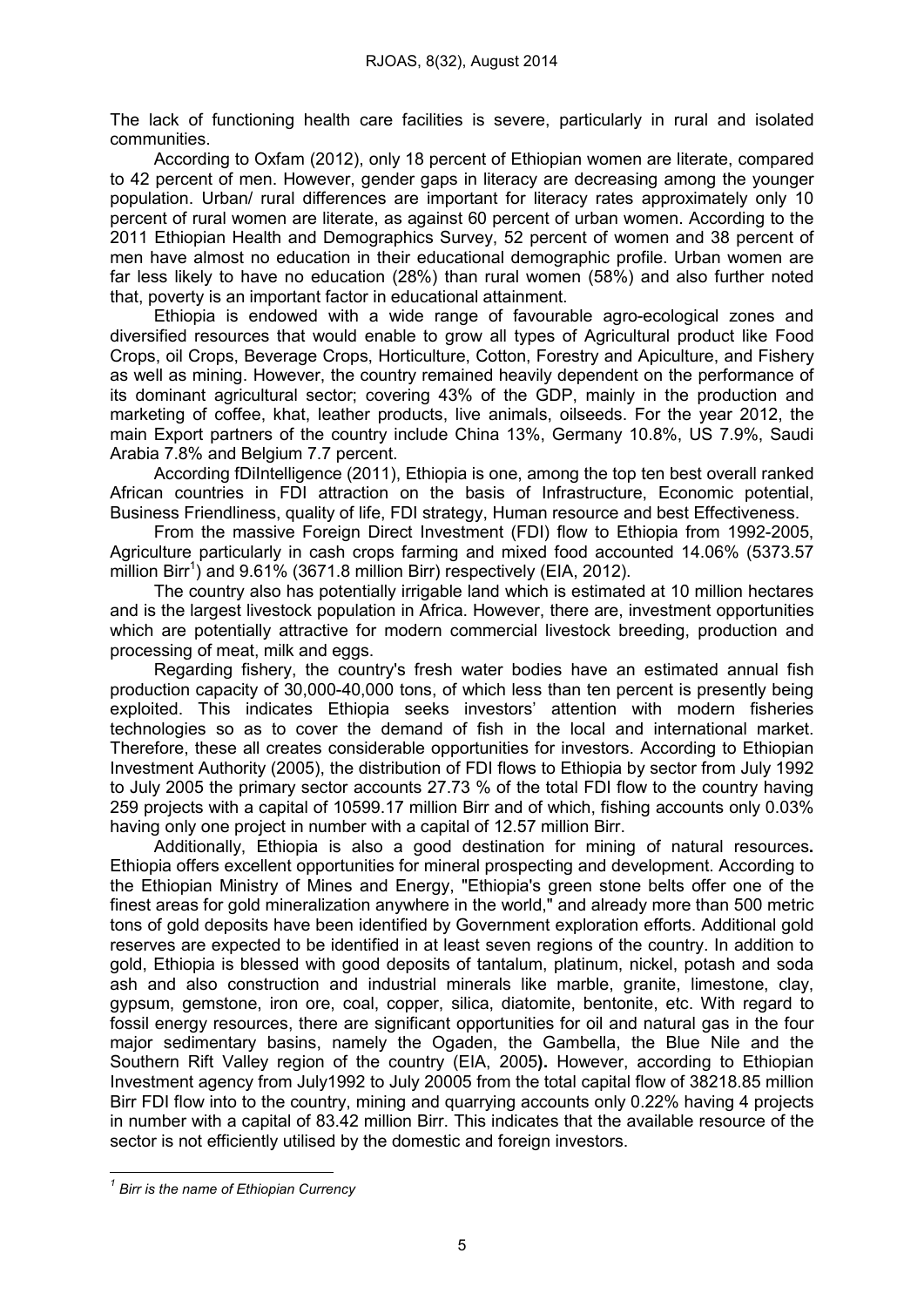The country has a lot to offer to tourists that would enable visitors to find awe-inspiring landscapes, historical sites and monuments. The highlands of Ethiopia have an attractive landscape, scenery and wildlife. In the African Rift Valley system, a wide variety of wildlife and numerous bird species, both endemic and common, are found and a substantial volume of traffic is directed to this area. The magnificent Tis Issat Falls on the Blue Nile (Abay) river the endemic wildlife in Semien Mountains, the Sof Omar Cave in the south east, the rockhewn churches at Lalibela, the ancient buildings of Yeha and the Obelisks at Axum, the medieval palaces at Gondar and the monasteries of Lake Tana, Debre Damo and Debre Libanos and also lake Langano and lake Awasa are the main interesting tourist attractions. Given its unique cultural heritage, magnificent scenery, pleasant climate, rich flora and fauna, important archaeological sites, friendly and hospitable people and the recent growth in the inflow of tourists, Ethiopia's potential puts it among the leading tourist destinations in Africa. However, tourism infrastructure, which is still inadequate, should be developed in order to cope with the growing traffic. Therefore, there are great opportunities for private investment in hotels, lodges and international restaurants that would attract tourists to make Ethiopia the top destination for tourist attraction. This is because; private investors in the area are still small in number. To make it clear, for the past fifteen years (1992 to 2005) the share of Hotel and Tourism from the total share of FDI flow to Ethiopia accounted only 2.86% having 98 number of project with a total capital of 1094.14 million Birr.

Rapid rural non-farm (including small market town) growth requires sufficient infrastructure (Ahmed et al., 2007; Haggblade, Hazell and Dorosh, 2007). Linking of Rural road networks as well as linking inter-regional roads with small market towns to major urban centers would helps to surplus agricultural producers and are crucial to enable efficient marketing of products. Likewise, electrification enhances production efficiency for producers of non-farm goods and services as well as improving quality of life (Ahmed,et.,al., 2007).

Communications networks, (mobile phone access or land-lines), also improves market efficiency by facilitating contacts between buyers and sellers and increased communications within vertically integrated marketing chains. However, the number of telephone usage of the country shows that, the total number of mobile phones in use up to the year 2013 is only 18 million which indicate that connection per 100 citizens is only 21.8 percent. According to the Ethiopian Telecommunication Corporation (ETC), the average of rural inhabitant of Ethiopia has to walk 30 kilometres to the nearest phone. However, during 2006 ETC announced a program to improve national coverage, and reduce the average distance to 5 kilometers and additionally, since 2008 CDMA2000 and WCDMA made available in certain areas (Haggblade, et.,al., 2007). According to the International Telecommunication Union (2012), the percentage of individuals using internet in Ethiopia is insignificant in number and one of lowest rates in the global rank. The percentage of individuals using internet in the country accounted only 0.02% of the population during the year 2000 and increased to 0.22%, 0.45 % and 0.75 % during the year 2005, 2008 and 2010 respectively. Since, telecommunications in Ethiopia is a monopoly in the control of Ethiotelecom, formerly the Ethiopian Telecommunication Corporation; all telephone service and internet access requires Ethiotelecom to be involved. Therefore, the marketing strategy of Ethiotelecom should be revisited to get used of the service provided to the majority of the population and to cater the untapped 99% of the population for internet facility and 78.2% for mobile.

The extraordinary contribution of Agriculture sector to the GDP of the country is hovering in the range of 42.5 percent to 67.25 percent for the past two decades (1990-2012); led to give further attention to the rural based economy. However, the contribution of the sector to the GDP is at decreasing trend. The government has to take measures in leveraging farmers through agricultural extension programme and market infrastructure support in order to insure food security issue in the country.

Ethiopian Agriculture and Rural Developments growth indicators shows that; there is a steadfast growth in the total rural population from 41 million in 1990 and reached to 77.59 million in 2013 with average annual percentage growth rate of 2.8 for the past twenty three years. Similarly, the percentage of rural population against the total population of the country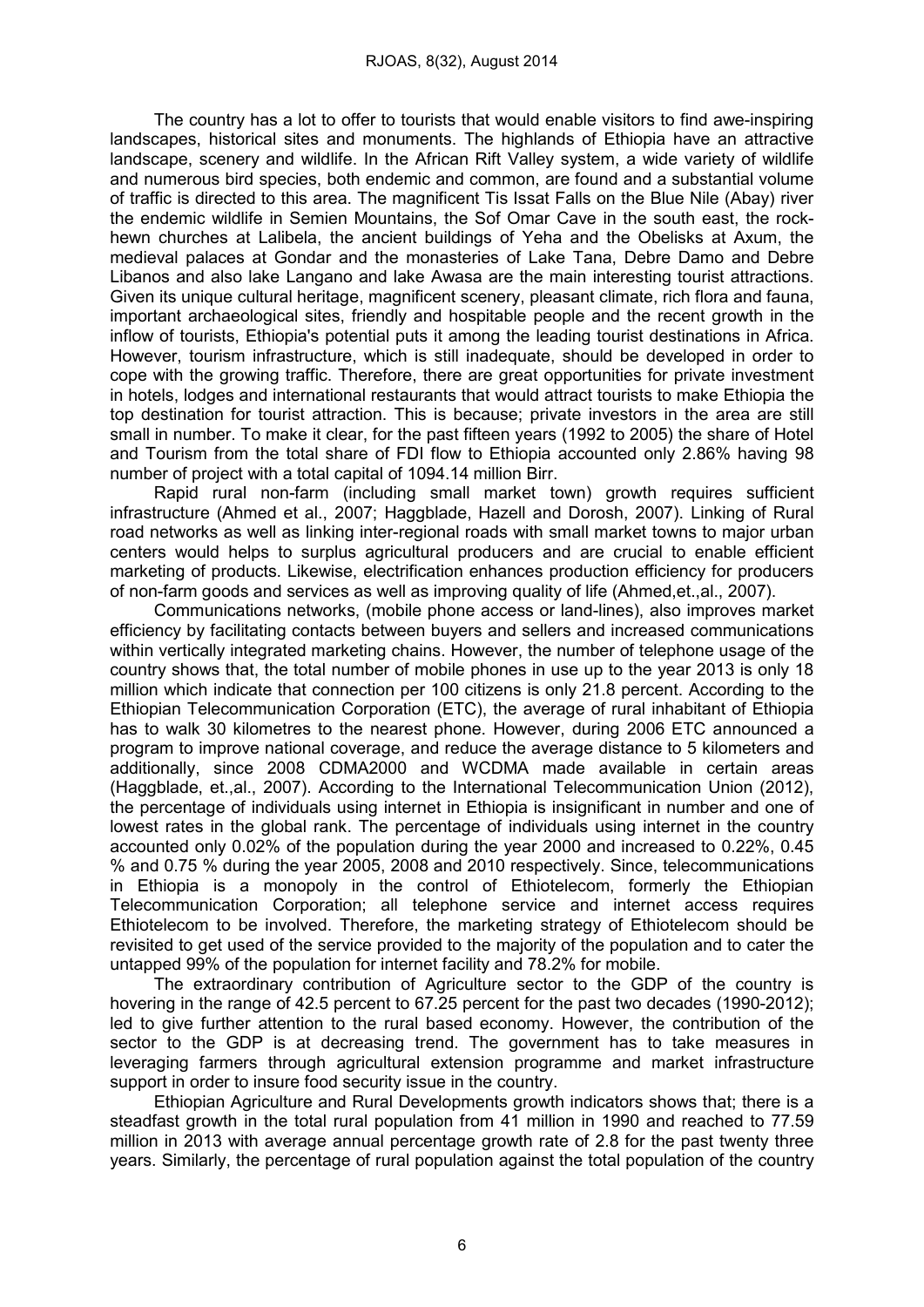accounts a larger coverage; with 87.38% for the year 1990, 85.26 during 2000 and lately in the year 2013 accounts for 82.46 percent.

The percentage of the Rural population with access to an improved water sources (drinking water) which includes piped water on premises (piped household water connection located inside the user's dwelling, plot or yard), and other improved drinking water sources (public taps or standpipes, tube wells or boreholes, protected dug wells, protected springs, and rainwater collection) accounted a cumulative annual percentage growth rate of 12% per year for the past two decades parallely with an impressive growth of rural population from 3.5 percent in 1990 to 42.1 percent in the year 2012. However, during the year 2011, the total percentage use of improved drinking water sources in the country was 49 percent. Of which, the percentage use of improved drinking water sources urban Ethiopia accounts for 96.6, whereas, rural Ethiopia accounts for 39.3 percent. This shows further attention is required to the rural Ethiopia in making drinking water sources accessible since it has adverse health impact on the nation.

### WAYS TO EXPLORE THE UNTAPPED ETHIOPIAN RURAL MARKET

In order to stimulate agricultural growth and rural development in low-income countries need both private and public effort. The World Bank report 2008 (World Bank, 2007) indicated that, success in agricultural development requires a large number of investment and policy measures. Of which, creating market access to farmer and agro-industrials can play prominent role. This involves an enabling government policy, partner country policy, and investment in infrastructure and government services. The policies and investments are generally those that create an enabling environment for private investment in marketing, farm input supply, agro processing and, of course, farming itself. The investments are both private and public, with the latter focused on rural infrastructure, rural education, information supply, regulation and policy. In the second set of measures, emphasis to smallholder farming productivity, food production, reversing environmental degradation, and natural resource management, because smallholders have special information, infrastructure and support needs.

Investment in rural areas more broadly necessary as it can be taken as an incentive to rural youth to remain in rural area in stable condition by realizing employment opportunity. The kinds of strategies to boost agricultural growth and rural development through reducing poverty and improving food security in rural Ethiopia include:

- Investment in agricultural research and extension as well as linking farmers with Agricultural universities to deal with their affair. Research from higher institution should target the rural community concern as one of critical area to be dealt with.
- Making Rural Finance service accessible to the rural community to enable them to withstand with the challenge of seasonality and volatility of the price of Agricultural produce.
- Rural employment generation and support for non-farm small businesses through investment in smallholder farming, agro-industry, marketing and input supply.
- Creating market linkage for smallholder farmers and Agri-business through development of farmers' organizations, to help manage village level investment and to enable farmers to have a greater voice in national and local policy.
- Creating market infrastructure and conducting timely market intelligence study on major agricultural produce to save farmers from unexpected seasonal price cushion and to intensify the use of warehouse receipt service, which enable farmer in realizing better benefit out of his produce.
- Sustainable management of natural assets including forests, fisheries, pasture land and water resources through investor friendly approach and taking further marketing initiatives to break rough their contribution to the rural Ethiopia.
- Adopting agricultural policy, which avoids heavy government ownership and control of agricultural marketing, processing and input supply; agricultural price controls and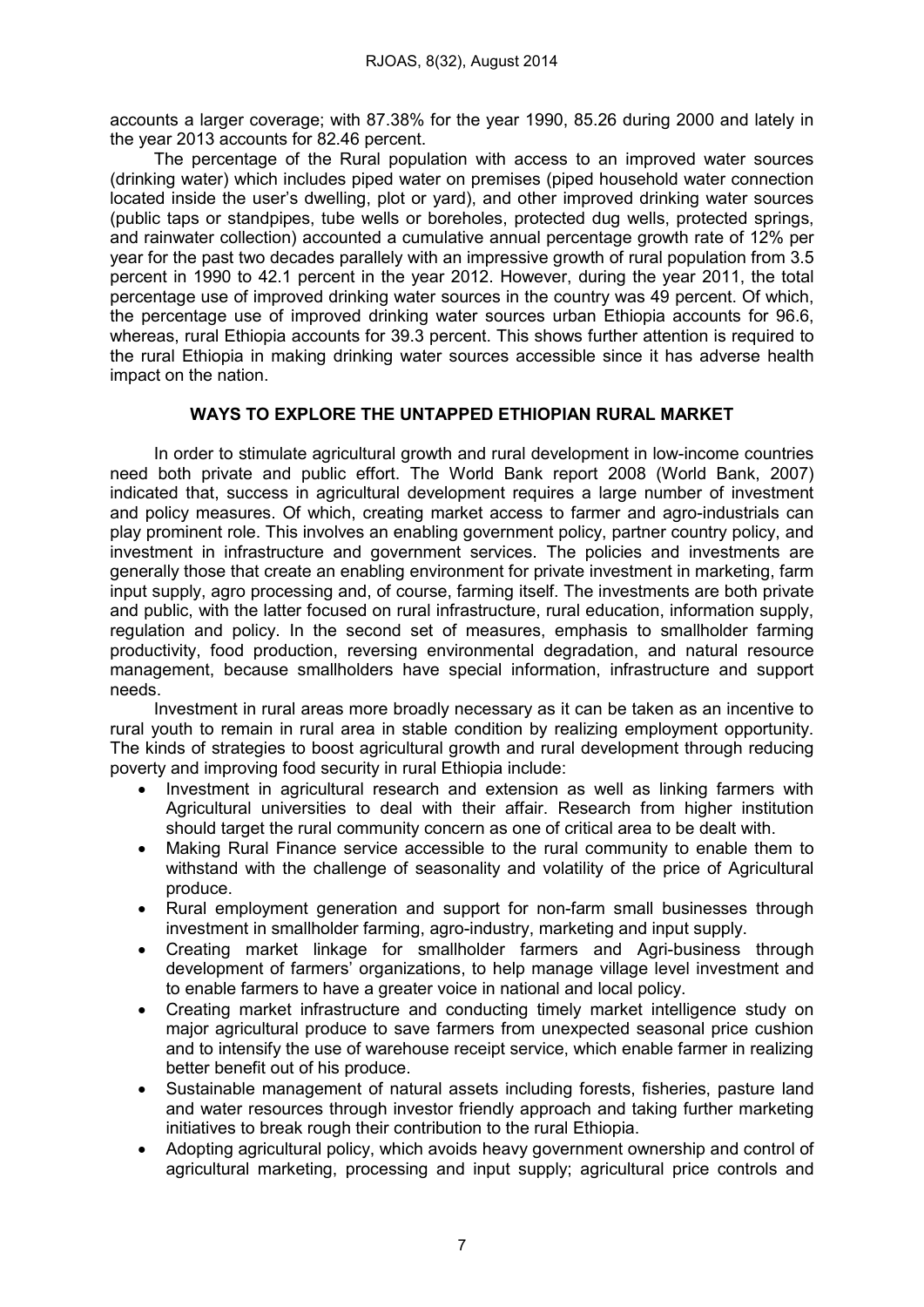agricultural export controls which might not affect the domestic market. The above mentioned are major areas that would help to unleash the potential of Ethiopian rural market to bring progressive growth in the socio-economic development of the country.

## RECOMMENDATIONS AND POLICY IMPLICATIONS

Considerable attentions of policy makers, investors, curriculum developers, Academicians, researchers and marketers is required to this vital area of development; to explore the untapped Ethiopian rural Market. Accordingly, the following recommendations and policy implications might be taken in to consideration to place rural Ethiopian in the best position:

- Higher education institutions have to incorporate a programme that can address the marketing requirement of majority of population. In this regard, launching of Rural Marketing Management department in most of Ethiopian higher education institutions to produce professional who are able to recognize the challenges and marketing requirement of the Ethiopian Rural market is necessary. At the same time, both social science and natural science research can be best backed by participatory rural appraisal technique to pinpoint the challenges and solutions of the rural community and farmers in particular.
- Encouraging foreign and domestic investors to take initiative and reach the Ethiopian Rural market both private and public effort is required especially, in the value addition and marketing of agricultural produce, tourism and building of marketing infrastructure.
- Major challenges of the Ethiopian rural market should be taken as an opportunity for investment specially, in building infrastructural network such as road connectivity and distribution channels, telecommunication, electricity, and related challenge.
- Improving the income level realized by farmers is an important strategy to farmers and the rural community to withstand with the existing economic challenge and to contribute for the urban market. At same time, poverty reduction can be achieved through the use of improved agricultural technology and more intensive cropping patterns, use of modern agricultural imputes and giving special attention to marginal small holder farmers.
- Since communications networks, can improve market efficiency by facilitating contacts between buyers and sellers, the marketing strategies of Ethiotelecom should be revisited to cater almost 78.2% of the total population with mobile service and about 99% percent of the total population with internet service.
- Further marketing effort is required by the government to exploit the Ethiopian Rural market to fully utilise the available resources, in order to see the better Rural Ethiopia in condition.

### **CONCLUSION**

Despite the effort made by the government of Ethiopia to combat poverty and to ensure food security of the nation, there is unprecedented challenge for the ever increasing large population size. To realize a better Ethiopia in the long run it is very important to pay attention to the majority of the target population, putting marketing effort to market the Rural Ethiopia. The contribution of rural economy, agriculture is the significant part of GDP of the country; and rapid agricultural growth is an effective tool in reducing poverty through revisiting the rural marketing strategies of the country in all sectors.

### **REFERENCES**

1. Ahmed, Raisuddin, Steven Haggblade, Peter B.R. Hazell, Richard L. Meyer, and ThomasReardon. 2007. The Policy and Institutional Environment Affecting the Rural